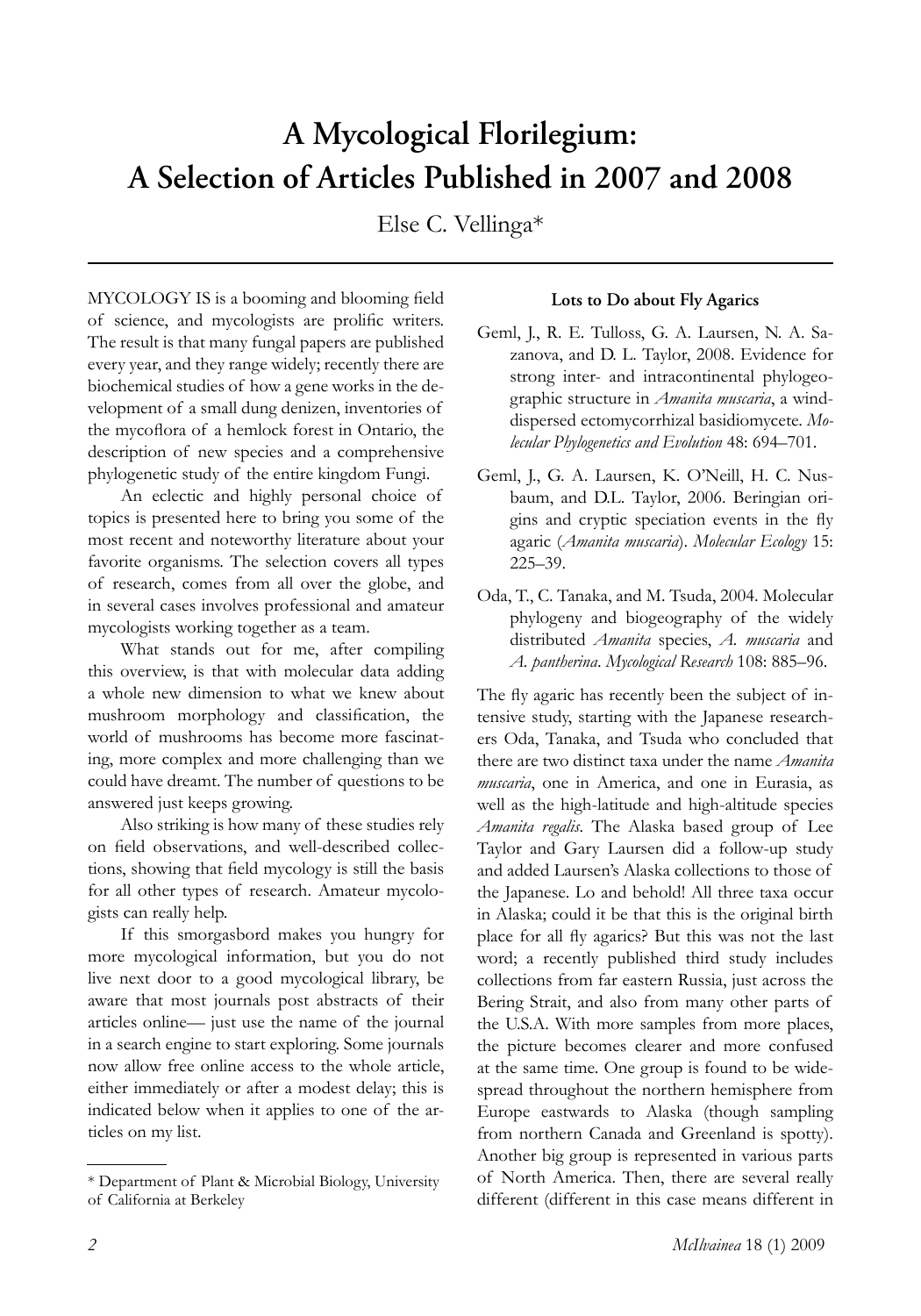genes), smaller groups in the southern states, in the Pacific Northwest, and especially on the Channel Islands off the coast of southern California. Santa Cruz Island, the biggest of these islands, is rugged, hardly inhabited, and harbors at least four different types, only one of which falls within the big North American group. Such variation on such a small scale is remarkable, and makes one wonder how speciation takes place, and whether spore dispersal is very short-range. Would more sampling unearth more variation, especially in northern Canada, in Mexico and its western islands, Central America, and in the southern states?

The genetic variation and the biogeographical structure within "*Amanita muscaria*" have been presented but not yet the morphological descriptions and conclusions.

Inevitably, the studies raise questions about other well known and easily recognized species. Is there any such thing as a cosmopolitan species? And do we have more than one *Boletus edulis* and *Cantharellus cibarius* in North America?

If you are interested in further aspects of the fly agaric and the roles it has played in cultures and folk tales, check out Dugan's article in *North American Fungi* 3 (see below).

## **Psathyrella and the Demise of a Genus**

- Padamsee, M., P. B. Matheny, B. T. M. Dentinger, and D. J. McLaughlin, 2008. The mushroom family *Psathyrellaceae*: Evidence for large-scale polyphyly of the genus *Psathyrella*. *Molecular Phylogenetics and Evolution* 46: 415–29.
- Larsson, E., and L. Örstadius, 2008. Fourteen coprophilous species of *Psathyrella* identified in the Nordic countries using morphology and nuclear rDNA sequence data. *Mycological Research* 112: 1165–85.
- Vašutová, M., V. Antonín, and A. Urban, 2008. Phylogenetic studies in *Psathyrella* focusing on sections *Pennatae* and *Spadiceae*—new evidence for the paraphyly of the genus. *Mycological Research* 112: 1153–64.

Much less visually appealing than the fly-agarics are members of the genus *Psathyrella*. Many grey, brown, purple, cream species with pale to dark brown spores cry out to be classified. The classic monograph by Alexander H. Smith (available

through the New York Botanical Garden) describes many species, but does not place them in a phy logenetic context, nor makes it easy to identify them.

Some progress has recently been made by several research groups tackling the genus in a wide context, examining only a few sections, or focusing on the dung-dwellers.

The first study tackles the whole family *Psathyrellaceae,* including the ink caps *Coprinellus*, *Parasola*, and *Coprinopsis*. By the time these three genera were recognized as separate from *Coprinus* in the strict sense (with shaggy mane, *C. comatus,* and *C. sterquilinus,* its sole surviving members, expelled to the *Agaricaceae*), it was clear that their relationships with *Psathyrella* had to be re-examined. It now appears, that the family *Psathyrellaceae* as a whole is monophyletic (meaning that all its members share a most recent common ancestor and all descendents of this ancestor are members of the family), but that the genus concepts have to be reconsidered. Thirteen different groups stand out; some consist only of species from one morphologically defined genus, but others are a mixed bag. For instance, *Psathyrella conopilus* forms a group together with *Parasola* species (ink caps with pleated caps, such as *P. plicatilis*) while some *Psathyrella* species, like *Ps. marcescibilis*, fall smack in the middle of *Coprinopsis*  (the genus for *C. atramentarius*, *C. lagopus*, *C. radiatus*, *C. friesii*, *C. narcoticus* and many others). Though this paper clearly indicates that the old genus *Psathyrella* cannot be maintained in its present form, new genera or groupings are not proposed.

The Swedish paper is a rare example of a combined approach, with descriptions of all the fourteen species encountered, including two new ones, and placement of all species in a phylogenetic context using molecular data. The ecology is also treated, and a key to the European dung-inhabiting species is given.

The third paper looks in detail at two sections, section *Spadiceae* in which the species have relatively small spores, and thick-walled cystidia, and section *Pennatae*, also with small spores, but with flask-shaped to wedge-shaped, often thick-walled pleurocystidia. A nice thing about this paper is that the morphological characters are indicated in color on the phylogenetic tree.

The general conclusions are the same as in the first paper: *Psathyrella* is a mess and needs to be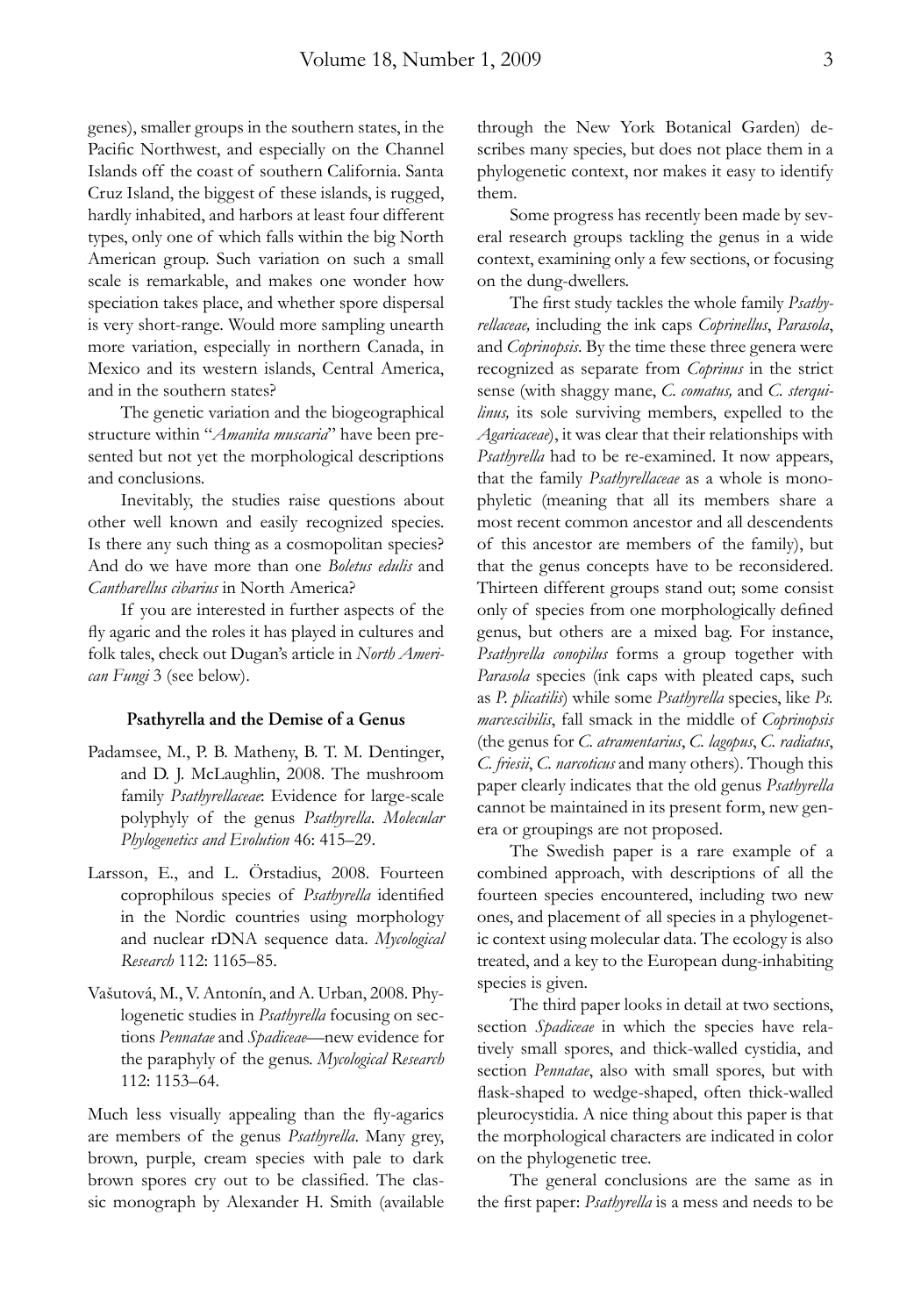sensibly split up, with some reshuffling of species. We are waiting for a courageous person to do the carving.

# **Polypores in the Age of Molecular Phylogenetics**

- Lindner, D. L, and M. T. Banik, 2008. Molecular phylogeny of *Laetiporus* and other brown rot polypore genera in North America. *Mycologia* 100: 417–30.
- Sotone, K., H. Tsutome, Y. Ota, C. To-anun, B. Salleh, and M. Kakishima, 2008. Phylogenetic relationships of *Polyporus* and morphologically allied genera. *Mycologia* 100: 603–15.

We are slowly getting used to the notion that the genus *Laetiporus,* the sulphur shelf, is represented by more than one species in North America; it is not all *L. sulphureus*,. We have learned that the deep orange species growing on conifers in the West is not the same as the white-pored pinkish species on hardwoods in the Midwest, and indeed that there are at least five species in the continental USA. Mating studies, molecular data, and morphology showed this quite convincingly. Now, the genus *Laetiporus* is put in a phylogenetic context and compared with genera like *Wolfiporia*, *Phaeolus*, and *Antrodia*. The rare species *L. persicinus*, known from the Gulf states, is separate from all the other *Laetiporus* species. *Wolfiporia* is split up; *W. dilatohypha* becomes a sister to *Laetiporus*, while the well-known and sought after *W. cocos* becomes a sister to the dyer's polypore *Phaeolus schweinitzii.* Several new taxa are discovered, e.g. one sulphur shelf species growing on Koa trees in Hawaii, but none is officially named and described, nor are the non-*Laetiporus* species placed in new or other existing genera.

A similar situation appears to be true for *Polyporus* which splits up into five rather non-divergent groups. One part of the genus (*P. brumalis* and *P. arcularius*) separates from all the rest and should be considered a separate genus that is close to *Lentinus*. Some species from other genera are found in the middle of the old *Polyporus.* The authors consider making separate genera for all the new groups, but this is going beyond the data and is not a road I am ready to take. A mixed approach, combining morphology with molecular, and mating data, is necessary to clear up the confusion in this genus.

#### **Agaricus—Names and Occurrences**

- Geml, J., G. A. Laursen, and D. L. Taylor, 2008. Molecular diversity assessment of arctic and boreal *Agaricus* taxa. *Mycologia* 100: 577–89.
- Kerrigan, R. W., ("2007") 2008. Lectotypification of *Agaricus brunnescens*. *Mycologia* 99: 906–15.

It is very easy to recognize a member of the genus *Agaricus* as such, but species recognition is hard. The species are not very rich in morphological characters and, on top of that, their appearance changes significantly during maturation. Microscopically, too, only a few characters, in particular spore size, are informative. This paucity of morphological characters is paralleled at the molecular level in the low differentiation of the ITS region (Internal Transcribed Spacer, a part of the DNA that does not code for the making of proteins). In many species of mushrooms, ITS is a good species recognizer, and can be used as a universal 'bar code', but closely related *Agaricus* species often differ only in a few base pairs in the ITS region. Perhaps other parts of the DNA might serve better for species recognition, but so far nobody has looked into it seriously. The present study focuses on the Alaskan species, which represent only a few sections. The *Arvenses* and the *Campestres,* both notoriously difficult groups, are well represented. *Agaricus bisporus* is found too but the reddening species, and the toxic phenol-smelling taxa around *Agaricus xanthodermus,* were not found despite extensive sampling in time and space. The authors refrain from naming their species, but suggest that their area contains several which are undescribed.

One name in *Agaricus* that has received a lot of scrutiny is *Agaricus bisporus* (J. E. Lange) Imbach, since it is used for the most commonly cultivated mushroom species, the button mushroom. But should we be calling it *Agaricus brunnescens* Peck? Kerrigan becomes a historical sleuth to tackle this lingering problem; he looks at Peck's letter exchanges in the late  $19<sup>th</sup>$  century and examines Peck's collections which are still available. Just like any modern-day detective, he uses molecular forensic methods to determine what the original *Agaricus brunnescens* collection really is. It turns out that Peck packed two different species under one label. That does happen. One part of the collection (the 22 different bits and pieces were carefully split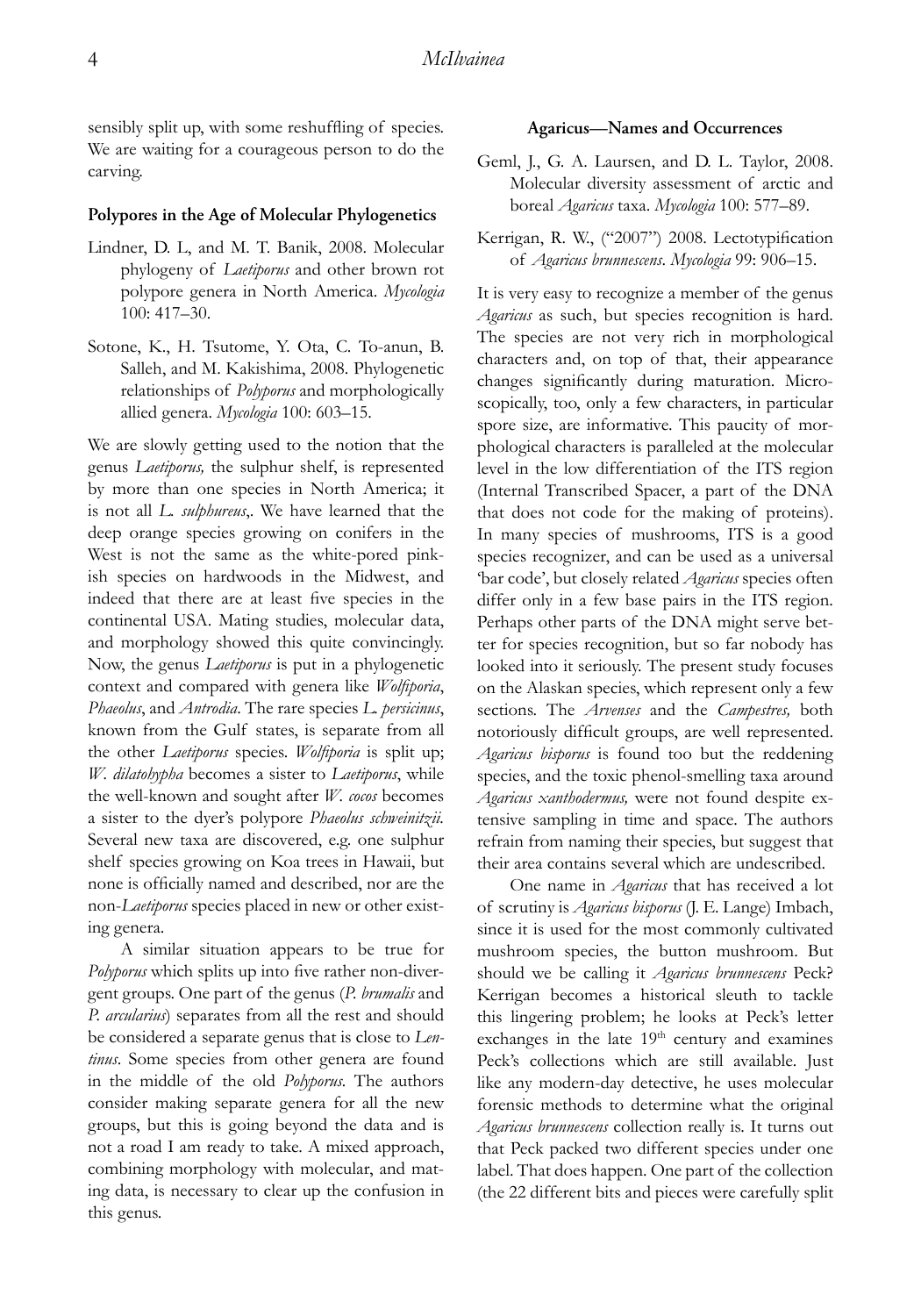between the two species) is chosen to represent what Peck meant by the name *A. brunnescens*, the rest is *Agaricus subrufescens*. The *Agaricus brunnescens* part is the same as what we have been calling *A. bisporus*. Because *A. brunnescens* is the earlier name, a formal proposal will be put forward to keep the well-known name *A. bisporus* instead of renaming the button *A. brunnescens*.

## Paxillus —More Species Than We Thought

Hedh, J., P. Samson, S. Erland, and A. Tunlid, 2008. Multiple gene geneaologies and species recognition in the ectomycorrhizal fungus *Paxillus involutus*. *Mycological Research* 112: 965–75.

*Paxillus involutus* is often one of the first mushrooms one learns, with its slightly ribbed cap margin, and gills that peel off the underside of the cap as easily as the tubes come off a bolete. It is distinctive and ubiquitous. European research had established the presence of more than one species, that were not mating with each other, but not all had been named. Now, data from five different gene regions in 50 collections show that four different European taxa can be distinguished: *P. involutus* sensu stricto, *P. validus*, *P. obscurosporus*, and one unnamed species. The alder associated *Paxillus rubicundulus* is totally separate from the *P. involutus* group. It still belongs in *Paxillus* though its closest relative, *Paragyrodon sphaerosporus,* has pores instead of gills. The North American species *Paxillus vernalis,* represented with one sample in this study, is found to be close to *P. validus* and *P. obscurosporus*. That is also my own conclusion, based on work on the Californian species. Here in the west of the USA we find *P. vernalis* in natural habitats associating with oaks, and aspens, the unnamed species with introduced birch, and a third, chunky, species, whose identity is not yet known, growing with introduced Cedar (*Cedrus deodara*), and with our native coastal pines. But the real *P. involutus* has been found in the midwest and the east.

For this group at least, the single universally used mushroom bar-coding ITS region is as good at distinguishing species as five gene regions combined.

*Paxillus involutus* grows easily and fast, making it the perfect lab rat for ectomycorrhizal research, and causing it to be one of the few mushrooms nominated for whole genome sequencing. Other well-known ectomycorrhizal species, such as those in *Russula* and *Tricholoma*, are very hard to grow in culture, and impossible to experiment with.

To fill out the picture, the non-mycorrhizal species of *Paxillus* were transferred earlier to *Tapinella*—you can now find *P. panuoides* and the dye mushroom *P. atrotomentosus* in that genus.

## **Spore Secrets**

- Bruns, T. D., K. G. Peay, P. J. Boynton, L. C. Grubisha, N. A. Hynson, N. H. Nguyen, and N.P. Rosenstock, 2009. Inoculum potential of *Rhizopogon* spores increases with time over the first 4 yr of a 99-yr spore burial experiment. *New Phytologist* 181: 463–70.
- Nara, K., 2009. Spores of ectomycorrhizal fungi: ecological strategies for germination and dormancy. *New Phytologist* 181: 245–48.
- Ishida, T. A., K. Nara, M. Tanaka, A. Kinoshita, and T. Hogetsu, 2008. Germination and infectivity of ectomycorrhizal fungal spores in relation to their ecological traits during primary succession. *New Phytologist* 180: 491–900.
- Kauserud H., J. E. Colman, and L. Ryvarden, 2008. Relationship between basidiospore size, shape and life history characteristics: A comparison of polypores. *Fungal Ecology* 1: 19–23.

One of the big questions in mushroom ecology is what role the spores play in dispersal of individuals and in distribution of species. Mushrooms are spore factories, pumping out millions of spores, but how many actually form a new individual, how far away from the "mother" mushroom do they get and how long do they stay viable? These are all open questions.

After a disastrous wildfire on the California coast in 1995, Bishop pine seedlings sprouted in many of the burned areas. They could do so because of the presence in the soil of *Rhizopogon* (false truffle) spores that survived the heat of the fire. During the succession and the aging of the forest, the composition of the mycoflora changes, different *Rhizopogon* species, and many other species occupy and compete for the tree roots. The early colonizers are the species whose spores stay viable in the soil for extended periods. To assess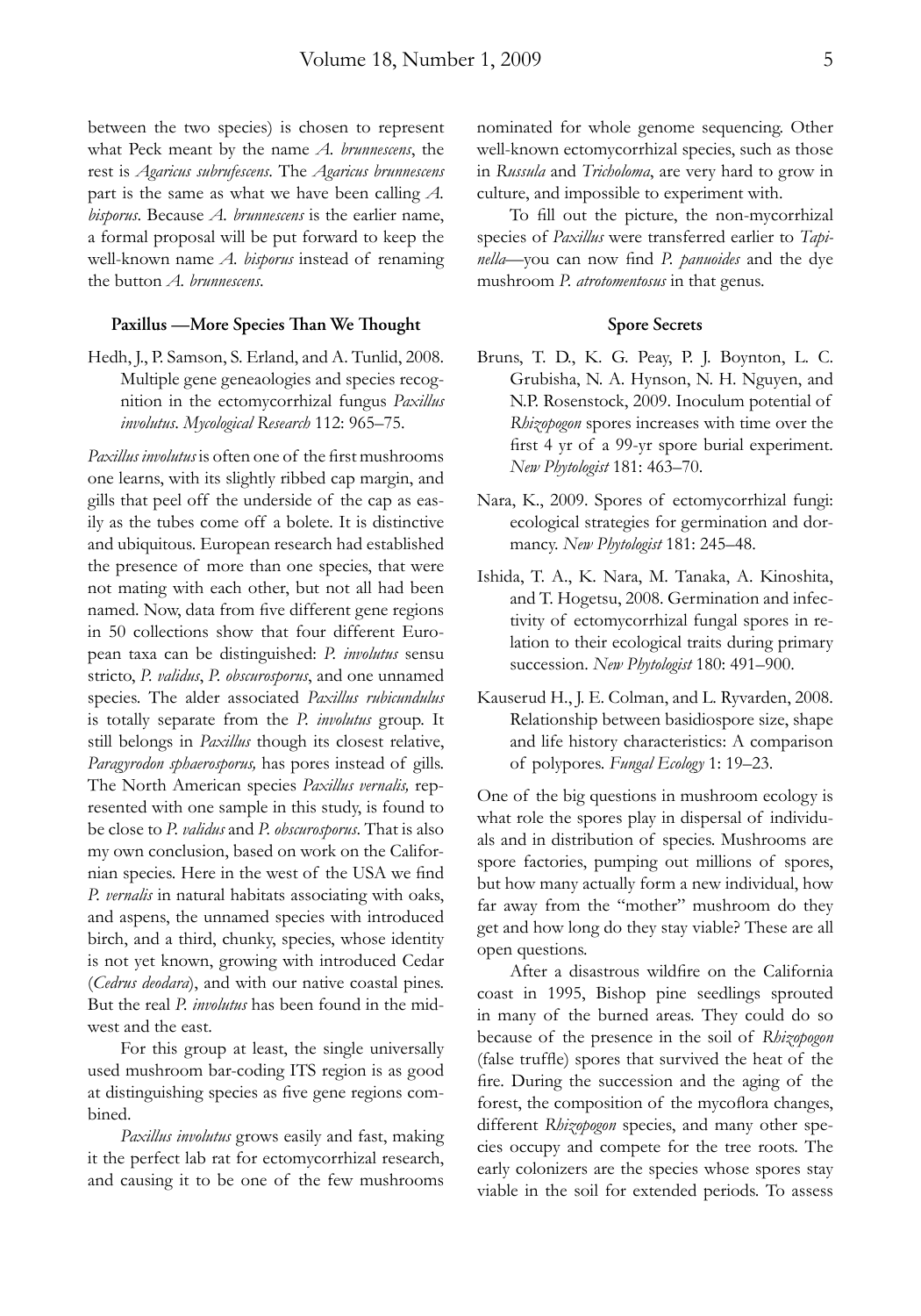how long, very long-term studies are under way and the first results, obtained four years after the experiment began, are now reported. It is very refreshing to see a research plan with a focus that extends so far beyond the here and now that it will occupy several generations of researchers.

A grassy area where Rhizopogons do not occur and pine trees are not found, was selected to bury pots containing soil mixed with *Rhizopogon* spores. The pots cannot be penetrated by tree roots and one by one, over a period of 99 years, they will be dug up, and the soil they contain used to grow pine trees. After the treelets have been in the soil for several months, they will be dug up and the viability of the spores will be measured by the amount of mycorrhization of their roots. After the first four years in the soil, spores of all four *Rhizopogon* species tested in the experiment did well. In fact, they actually did better than when spores were taken from fresh fruitbodies before the burial experiment. Compare that to tropical *Marasmius* species, whose spores drop and lose their ability to germinate within 24 hours.

A different approach was taken by a Japanese group studying the shrub willows and their fungi on the dry and sparsely vegetated slopes of Mount Fuji. The first species to arrive on the roots of newly settled plants are *Inocybe lacera*, *Laccaria laccata* and *L. amethystina*, followed by *L. murina* and *Scleroderma bovista*. In the last stages of development there is a more varied mycoflora, with some *Russula*, *Hebeloma*, and *Cortinarius* species. The researchers made spore prints of all the mushrooms, and sandwiched roots of willow seedlings between bits of the spore prints. After a while they examined how the spores were doing, and whether the mushroom mycelium could establish mycorrhiza with the plants. Spores of ectomycorrhizal fungi need signals from the plant roots in order to germinate at all. The first colonists did reasonably well, in so far as both germination and colonization took place, but the later-stage fungi were more reluctant and only one *Hebeloma* species was eager to germinate—it was one of the late succession species. The spore prints were retained, and the experiment was repeated after one year, but germination then was very low and in most cases just plain absent. There was enormous variation in the number of germinating spores per species.

A different kind of study looked at the size and shape of spores of 303 species of European polypores, trying to find a correlation between size and shape of the spores and the characteristics of the fruitbodies—their size and life style (saprotrophic or parasitic), the kind of rot they produce and whether they grow on the wood of conifers or hardwoods. The conclusions were that the bigger the fruitbodies, the bigger the spores, and the bigger the spores the more globose they are. Parasites tend to have bigger spores and there is a tendency for white rot species and parasites to have more rounded spores than brown rotters and saprotrophs. Now we only need to find out what, if anything, these trends mean in nature.

# **Observations and Predictions about the When and Where**

- Gange, A. C., E. G. Gange, T. H. Sparks, and L. Boddy, 2007. Rapid and recent changes in fungal fruiting patterns. *Science* 316: 71.
- Kauserud, H., L. C. Stige, J. O. Vik, R. H. Økland, K. Høiland, and N. C. Stenseth, 2008. Mushroom fruiting and climate change. *Proceedings of the National Academy of Sciences of the USA*  105: 3811–14.
- Krebs, C. J., P. Carrier, S. Boutin, R. Boonstra, and E. Hofer, 2008. Mushroom crops in relation to weather in the southwestern Yukon. *Botany* 86: 1497–1502.
- Wollan, A. K., V. Bakkestuen, H. Kauserud, G. Gulden, and R. Halvorsen, 2008. Modeling and predicting fungal distribution patterns using herbarium data. *Journal of Biogeography* 35: 2298–2310.

The ongoing changes in climate, especially in temperature, have wide ranging repercussions in the natural world. Plants are flowering earlier in spring, leaves are turning yellow and red later than before, and now two studies show that mushroom fruiting patterns have changed dramatically in the last 50–60 years. The first study analyzed the finds recorded by a group of mushroom hunters during the period 1950–2005, in the course of walks in and around the English city of Salisbury. The second study examined 34,500 herbarium records for collections made from 1940 onwards in Norway.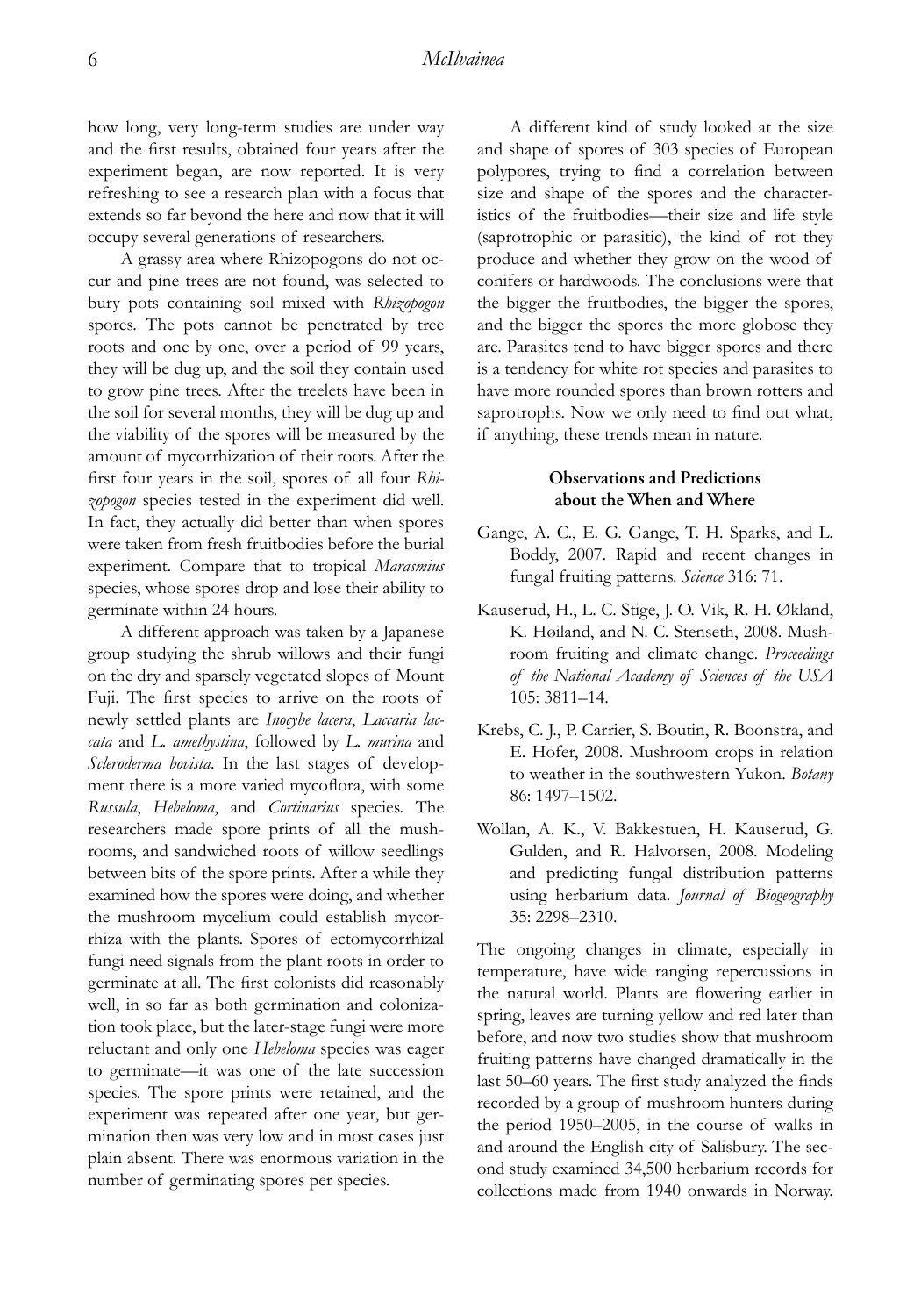The English mushroom season has expanded in both directions, with more early and more later fruiting, whereas in Norway, the entire season has shifted since 1980, with species fruiting 13 days later than in the 1950s. As Norway is a country with huge variation in climate and vegetation, there are considerable regional differences.

A second Norwegian study again used herbarium collections to model and predict fungal distribution. Temperature was found to be a strong determinant for the presence of a certain species fruiting at a certain place. This means, of course, that changes in temperature will change the composition of the mushroom flora, which will first show in the fruiting patterns.

Studies such as these are possible in Europe since data has been painstakingly and presciently collected over long periods. Both Norwegian studies show the special relevance of herbarium data in documenting change, and in predicting distribution patterns—setting a good example for other places to follow!

The Canadian study examined above ground mushroom production in the Yukon over a period of 15 years and tried to find a correlation with weather patterns during the summer months. It turned out that there was a high correlation between the amount of rainfall in June of the present year, but even more so between the rainfall in May the preceding year, and the total weight of the mushrooms. Whether there are any correlates with the depth and length of the snow cover is still to be explored.

### **Unseen, but New and Exciting**

- Porter, T. M., C. W. Schadt, L. Rizvi, A. P. Martin, S. K. Schmidt, L. Scott-Denton, R. Vilgalys, and J. M. Moncalvo, 2008. Widespread occurrence and phylogenetic placement of a soil clone group adds a prominent new branch to the fungal tree of life. *Molecular Phylogenetics and Evolution* 46: 635–44.
- Schadt, C. W., A. P. Martin, D. A. Lipson, and S. K. Schmidt, 2003. Seasonal dynamics of previously unknown fungal lineages in tundra soils. *Science* 301: 1359–61.

Nobody has yet seen this newly discovered group of soil fungi, which are known only by their DNA

fingerprints. Since the original discovery in 2003 from the Colorado Rocky Mountains, and thanks to Terry Porter, who pieced together the data, their occurrence has been established in other parts of North America, a tropical forest of Costa Rica, dry forests of Australia and various places in Europe. The new fungi are currently known under a provisional and very prosaic name—Soil Clone Group I—and they form a new branch of the phylum Ascomycetes, in between the *Taphrinomycotina* (fission yeasts, leaf curl disease) and the budding yeasts of the *Saccharomycotina* (bakers' yeast), with *Pezizomycotina* (all other ascomycetes including morels, truffles, and various moulds and mildews) constituting a fourth branch.

# **Inocybe—What Are the Unknowns of Which We Have Only a Genetic Footprint?**

Ryberg, M., R. H. Nilsson, E. Kristiansson, M. Töpel, S. Jacobsson, and E. Larsson, 2008. Mining metadata from unidentified ITS sequences in Genbank: a case study in *Inocybe* (*Basidiomycota*). *BioMedCentral Evolutionary Biology* 8: 50 (14 pp) (open access at www.biomedcentral.com).

It is now routine to inventory mycorrhizal fungal communities below-ground, by comparing sequence data derived from mycorrhizal root tips or, increasingly, soil samples, with the corresponding data from fruitbodies. But Genbank, the public database where these sequences are deposited, has a dearth of sequences derived from correctly identified fruitbodies. Consequently, many new sequences were entered under imprecise names such as *Agaricales* sp. and *Inocybe* sp. Careful comparison of these unmatched sequences with data based on identified fruitbodies of the genus *Inocybe* took place. Now a species name can be attached to about one third of the unknown sequences, and the name of a species group to many of the others. *Inocybe* species have turned up in studies made all over the globe, including the tropics and boreal and arctic regions. Several species are widespread, and are now known from the entire temperate zone. This paper is the first to use this approach to identify the unnamed sequences in Genbank and its success shows clearly the potential for naming and placing the sequences in a genus context. The constraint is that this is only possible when sufficient sequences have already been derived from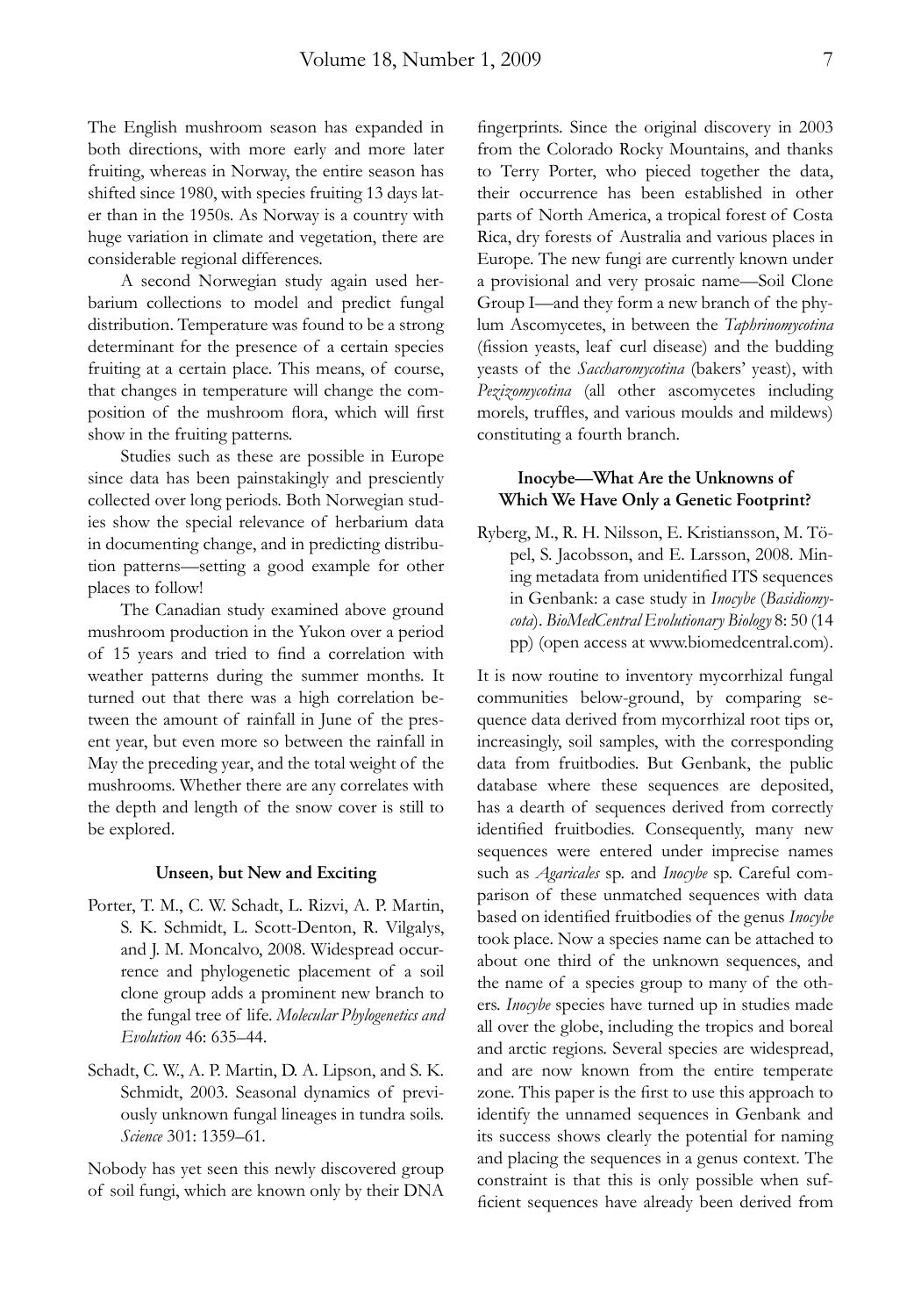named fruitbodies. Building up such a reference database in Genbank has enormous value for environmental sampling and providing these names is a project to which all mycologists and mushroom lovers can contribute.

#### **Fossils**

- Boyce, C. K., C. L. Hotton, M. L. Fogel, G. D. Cody, R. M. Hazen, A. H. Knoll, and F. M. Hueber, 2007. Devonian landscape heterogeneity recorded by a giant fungus. *Geology* 35: 399–402.
- Schmidt, A. R., H. Dörfelt, and V. Perrichot, 2007. Carnivorous fungi from Cretaceous amber. *Science* 318: 1743.
- Schmidt, A. R., H. Dörfelt, and V. Perrichot, 2008. *Palaeoanellus dimorphus* gen. et sp. nov. (Deuteromycotina): a Cretaceous predatory fungus. *American Journal of Botany* 95: 1328-1334.

Today's fungi are very intriguing and in many cases we have no clue how they live. Structures preserved from the past pose an even greater challenge for interpretation and understanding. One such enigma is *Prototaxites,* which lived 400 million years ago; their fossils are known from many different places and are preserved as pillars up to 9 m high. This structure has been called a tree, a red alga, a lichen or just a fungus. Most recently, researchers who cross-sectioned the structure have compared the thick-walled cells to those of polypore hyphae. Carbon from *Prototaxites* fossils was compared with carbon from plant fossils in the same environment and of the same age. Differences were found that suggest a different lifestyle and appear to corroborate that, indeed, *Prototaxites* was a fungus. However, the organism lived at a time when there were only some small plants, and it would have towered over them. The big question is what food source did it have? Was the bacterial crust rich enough in minerals and proteins to sustain this huge fungus, or was it just very long-lived? Could the small plants furnish all the cellulose and lignin the fungus needed? Unfortunately, the evidence from carbon is not entirely convincing, as there is a big variation over time, suggesting different lifestyles at different times. Neither is it clear that carbon content and isotope ratios remained unchanged over 400 million years. Speculations abound but we will probably never know for sure what this fossil really is. Artistic renditions of the organism and its environment have been featured widely, e.g. on the back of the April 2008 issue of *Field Mycology.*

Just as speculative are the claims that fungal remnants in amber from the Cretaceous period, some 100 million years ago, represent nematodetrapping fungi. Some hyphal remnants, some spores and a lonely nematode were the grounds for this claim, on which a new genus and species were described. The authors speculate that the species was present in a filamentous stage and in a yeastlike stage. Evidence, however, is scant and we will probably never know whether these were indeed nematode trappers.

### **Megacollybia**

Hughes, K. W., R. H. Petersen, J. L. Mata, N. H. Psurtseva, A. E. Kovalenko, O. V. Morozova, E. B. Lickey, J. Cifuentes Blanco, D. P. Lewis, E. Nagasawa, R. E. Halling, S. Takahashi, M. C. Aime, T. Bau, and T. Henkel, 2007. *Megacollybia* (Agaricales). *Report of the Tottori Mycological Institute* 45: 1–57.

A combined molecular-phylogenetic and morphological study covering many parts of the Northern Hemisphere provides an in-depth study of *Megacollybia*. This genus was always considered to contain one species, *M. platyphylla*. The differences in morphology, though mostly qualitative, in sequence data and in distribution seem to be sufficient to distinguish six species besides *M. platyphylla*, with the latter not occurring in America. The genus splits up nicely into a Eurasian group and a New World group with the new species *M. rodmani*, *M. subfurfuracea*, *M. texensis*, and the transferred *Tricholomopsis fallax,* now *Megacollybia fallax,* in North America. The article was published in a less accessible journal, but fortunately the pdf is available on the first author's web page.

#### **Laccaria Bicolor Genome**

Martin, F. + many other authors, 2008. The genome of *Laccaria bicolor* provides insight into ectomycorrhizal symbiosis. *Nature* 452: 88–92.

The sequencing of the genome—that is, every gene—of *Laccaria bicolor* is truly a milestone in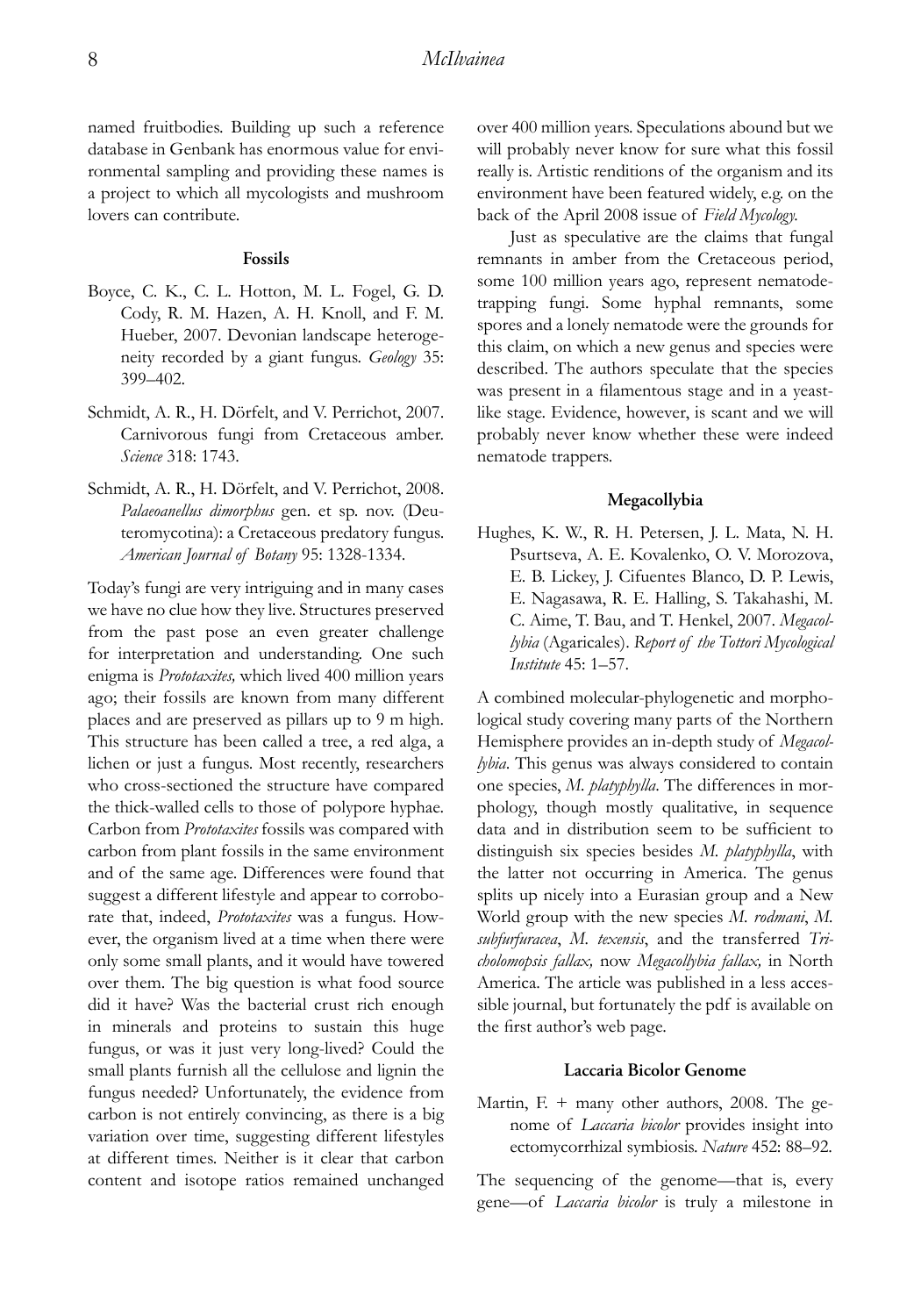mushroom knowledge. This is the first ectomycorrhizal species to be completely sequenced, and, also the first mushroom species of any kind for which complete data are publicly available (the first *fungal* species, however, was the bakers' yeast *Saccharomyces cerevisiae*). A finding that surprised the authors is that *Laccaria bicolor* lacks the necessary enzymes to break down lignin and cellulose. Those enzymes are necessary for fungi which live saprotrophically from wood and litter, but not for a species that receives its carbohydrates and sugars from a mycorrhizal partner. *Laccaria* has around 20,000 genes that encode for proteins—compare that to 20,000 to 25,000 for humans! There are also many pieces of DNA that are not incorporated in genes, but the function of these is not known—they are often, but perhaps wrongly, called junk DNA. New techniques are slashing the cost and more and more species are in line to have their genomes sequenced. A wealth of new data will soon illuminate the origin of different lifestyles and habitat preferences.

#### **Edibles Named**

- Arora, D., 2008. California porcini: three new taxa, observations on their harvest and the tragedy of no commons. *Economic Botany* 62: 356–75.
- Arora, D., and S. M. Dunham, 2008. A new, commercially valuable chanterelle species, *Cantharellus californicus* sp. nov., associated with Live Oak in California, USA. *Economic Botany* 62: 376–91.
- Kuo, M., 2008. *Morchella tomentosa*, a new species from western North America, and notes on *M. rufobrunnea*. Mycotaxon 105: 441–46.

Three big conspicuous California mushrooms are now named: *Boletus rex-veris*, the reddish capped Sierra Nevada spring King Bolete; *Boletus regineus,* the Queen bolete, erroneously called *B. aereus*, a European species; and *Cantharellus californicus*, the big muddy chanterelle, growing under coastal live oaks. A big variant of the King Bolete with a brown to cinnamon pore surface when mature is given the name *Boletus edulis* var. *grandedulis*. It is amazing that some of our big conspicuous edible mushroom species went unnamed or under cover of European names for so long!

The issue of *Economic Botany* in which these new species are described is totally devoted to ethnomycology. The other articles treat the usage of mushrooms by indigenous people in Burkina Faso, Mexico, China, Japan, and many other countries, with attention to economic changes that are due to mushrooms.

In the western mountains, morels are found in greatest abundance after forest fires. There are definitely several species but they still go nameless; for one of them, that situation has changed, and Kuo (known from his Mushroomexpert website) named it officially *Morchella tomentosa*, because of the dark tomentose stem. Dark pigmented hairs on the stipe make up that tomentum.

#### **Real Birds' Nest Fungi**

- Freymann, B. P., 2008. Physical properties of fungal rhizomorphs of marasmioid basidiomycetes used as nesting material by birds. Ibis 150: 395–99.
- Prangle, S., and D. H. Nelson, 2006. Use of fungal rhizomorphs as nesting material by *Glaucomys*  volans (Southern flying squirrels). Southeastern Naturalist 5: 355–60.

The Streak-backed Oriole, a bird occurring from southern Arizona to northwest Costa Rica builds hanging nests over two feet long. The outer, hanging parts of these nests are made entirely from long rhizomorphs of *Marasmius* species, whereas the lining of this hammock or basket consists only of short grassy fibers. The birds go to great lengths to gather the material for their nests, as there is a lot of grass or other vegetation around, but finding *Marasmius* rhizomorphs requires much more time and effort. What are the advantages of such a structure? First of all, the rhizomorphs take up much less water than the grass fibres and the fungal fibres carry much higher weights before snapping than the grass fibres—two huge advantages.

You don't need to go to the tropics to see fungi in nests—lichens line humming birds' nests, and several birds (Bicknell's thrush, Yellow-rumped warbler, and Blackpoll warbler to name a few) in the boreal and subalpine zones of the northeastern USA use *Marasmius androsaceus* rhizomorphs, another horsehair fungus, as nest material.

Flying squirrels use mosses, lichens, feathers,